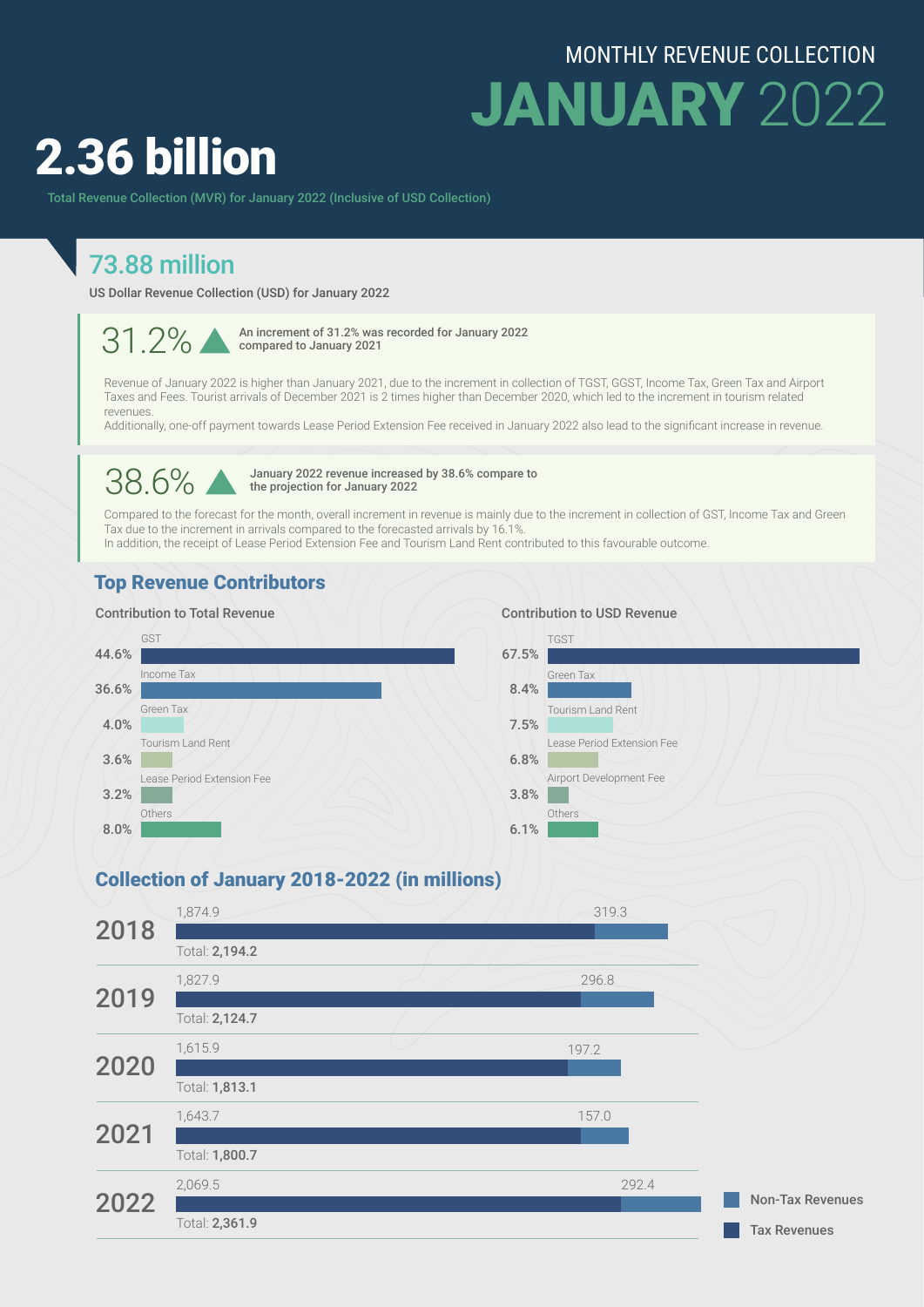|                                                                                                                                                                                                                                                                                                                                                                                                                                                                                                                                                                                                                                                                                                                                                                                                                                                                                                                                                                                                                                                                                                                                                                                                                                                                                                                                                                                                                                                                                                                                                                                      |                                     |    |                                  |                               | January 2022                   |   |                     |  |  |
|--------------------------------------------------------------------------------------------------------------------------------------------------------------------------------------------------------------------------------------------------------------------------------------------------------------------------------------------------------------------------------------------------------------------------------------------------------------------------------------------------------------------------------------------------------------------------------------------------------------------------------------------------------------------------------------------------------------------------------------------------------------------------------------------------------------------------------------------------------------------------------------------------------------------------------------------------------------------------------------------------------------------------------------------------------------------------------------------------------------------------------------------------------------------------------------------------------------------------------------------------------------------------------------------------------------------------------------------------------------------------------------------------------------------------------------------------------------------------------------------------------------------------------------------------------------------------------------|-------------------------------------|----|----------------------------------|-------------------------------|--------------------------------|---|---------------------|--|--|
|                                                                                                                                                                                                                                                                                                                                                                                                                                                                                                                                                                                                                                                                                                                                                                                                                                                                                                                                                                                                                                                                                                                                                                                                                                                                                                                                                                                                                                                                                                                                                                                      |                                     |    | <b>MVR</b>                       | <b>USD</b>                    | <b>Total (MVR)</b>             |   | Share of<br>Revenue |  |  |
| <b>Tax Revenues</b>                                                                                                                                                                                                                                                                                                                                                                                                                                                                                                                                                                                                                                                                                                                                                                                                                                                                                                                                                                                                                                                                                                                                                                                                                                                                                                                                                                                                                                                                                                                                                                  | $2022 -$<br>$2021 - 5$              |    | 1,146,774,524<br>1,013,882,752   | 60,195,284<br>41,075,877      | 2,069,513,638<br>1,643,690,429 |   | 87.6%<br>91.3%      |  |  |
| <b>Airport Service Charge</b>                                                                                                                                                                                                                                                                                                                                                                                                                                                                                                                                                                                                                                                                                                                                                                                                                                                                                                                                                                                                                                                                                                                                                                                                                                                                                                                                                                                                                                                                                                                                                        | $2022 - 5$<br>$2021 - 5$            |    | $\overline{0}$<br>$\mathbf 0$    | 2.777.943<br>1,834,052        | 42,587,249<br>28,026,835       |   | 1.8%<br>1.6%        |  |  |
| <b>Business Profit Tax</b>                                                                                                                                                                                                                                                                                                                                                                                                                                                                                                                                                                                                                                                                                                                                                                                                                                                                                                                                                                                                                                                                                                                                                                                                                                                                                                                                                                                                                                                                                                                                                           | $2022 - 5$<br>2021                  |    | 14,069,820<br>11,898,074         | 32,782<br>203,451             | 14,572,278<br>15,018,469       |   | 0.6%<br>0.8%        |  |  |
| <b>Business Profit Tax</b>                                                                                                                                                                                                                                                                                                                                                                                                                                                                                                                                                                                                                                                                                                                                                                                                                                                                                                                                                                                                                                                                                                                                                                                                                                                                                                                                                                                                                                                                                                                                                           | $2022 - 5$<br>$2021 - 5$            |    | 10,471,745<br>11,208,574         | 32,782<br>203,451             | 10,974,203<br>14,328,969       |   | 0.5%<br>0.8%        |  |  |
| <b>Withholding Tax</b>                                                                                                                                                                                                                                                                                                                                                                                                                                                                                                                                                                                                                                                                                                                                                                                                                                                                                                                                                                                                                                                                                                                                                                                                                                                                                                                                                                                                                                                                                                                                                               | $2022 - 5$<br>$2021 - 5$            |    | 3.598.074<br>689,500             | $\mathbf 0$<br>$\bf{0}$       | 3,598,074 个<br>689,500         |   | 0.2%<br>0.0%        |  |  |
| <b>Income Tax</b>                                                                                                                                                                                                                                                                                                                                                                                                                                                                                                                                                                                                                                                                                                                                                                                                                                                                                                                                                                                                                                                                                                                                                                                                                                                                                                                                                                                                                                                                                                                                                                    | $2022 - 5$<br>$2021 - 1$            |    | 843,869,321                      | 1,340,176                     | 864,410,811                    |   | 36.6%<br>44.9%      |  |  |
| Income Tax - Companies and non-individuals                                                                                                                                                                                                                                                                                                                                                                                                                                                                                                                                                                                                                                                                                                                                                                                                                                                                                                                                                                                                                                                                                                                                                                                                                                                                                                                                                                                                                                                                                                                                           | $2022 - 5$                          |    | 776,524,127<br>342,994,185       | 2,069,867<br>1,286,059        | 808,271,204<br>362,708,480     |   | 15.4%               |  |  |
| Non-Resident Withholding Tax                                                                                                                                                                                                                                                                                                                                                                                                                                                                                                                                                                                                                                                                                                                                                                                                                                                                                                                                                                                                                                                                                                                                                                                                                                                                                                                                                                                                                                                                                                                                                         | $2021 - 5$<br>$2022 -$              |    | 352,430,631<br>137,043,853       | 2,033,080<br>0                | 383,612,641<br>137,043,853 骨   |   | 21.3%<br>5.8%       |  |  |
| Individual Income Tax                                                                                                                                                                                                                                                                                                                                                                                                                                                                                                                                                                                                                                                                                                                                                                                                                                                                                                                                                                                                                                                                                                                                                                                                                                                                                                                                                                                                                                                                                                                                                                | $2021 - 5$<br>$2022 - 5$            |    | 74,955,894<br>46,244,862         | $\overline{0}$<br>54,117      | 74,955,894<br>47,072,058 骨     |   | 4.2%<br>2.0%        |  |  |
| <b>Individual Income Tax</b>                                                                                                                                                                                                                                                                                                                                                                                                                                                                                                                                                                                                                                                                                                                                                                                                                                                                                                                                                                                                                                                                                                                                                                                                                                                                                                                                                                                                                                                                                                                                                         | $2021 - 5$<br>$2022 - 5$            |    | 41.050.908<br>30,587,683         | 34.951<br>54,117              | 41,587,869<br>31,414,879       |   | 2.3%<br>1.3%        |  |  |
| <b>Employee Withholding Tax</b>                                                                                                                                                                                                                                                                                                                                                                                                                                                                                                                                                                                                                                                                                                                                                                                                                                                                                                                                                                                                                                                                                                                                                                                                                                                                                                                                                                                                                                                                                                                                                      | 2021<br>$\rightarrow$<br>$2022 - 5$ |    | 32,870,406<br>15,657,179         | 34,951<br>$\mathbf 0$         | 33,407,367<br>15,657,179       |   | 1.9%<br>0.7%        |  |  |
|                                                                                                                                                                                                                                                                                                                                                                                                                                                                                                                                                                                                                                                                                                                                                                                                                                                                                                                                                                                                                                                                                                                                                                                                                                                                                                                                                                                                                                                                                                                                                                                      | $2021 - 5$<br>$2022 - 5$            |    | 8,180,502<br>$\overline{0}$      | $\overline{0}$<br>$\bf{0}$    | 8,180,502<br>$\overline{0}$    |   | 0.5%<br>0.0%        |  |  |
| <b>Transport Operator Income Tax</b>                                                                                                                                                                                                                                                                                                                                                                                                                                                                                                                                                                                                                                                                                                                                                                                                                                                                                                                                                                                                                                                                                                                                                                                                                                                                                                                                                                                                                                                                                                                                                 | $2021 - 5$<br>$2022 - 5$            |    | 0<br>317,586,421                 | 1,837<br>$\overline{0}$       | 28,106<br>317,586,421          |   | 0.0%<br>13.4%       |  |  |
| <b>Bank Income Tax</b>                                                                                                                                                                                                                                                                                                                                                                                                                                                                                                                                                                                                                                                                                                                                                                                                                                                                                                                                                                                                                                                                                                                                                                                                                                                                                                                                                                                                                                                                                                                                                               | $2021 - 5$<br>$2022 - 5$            |    | 308,086,694<br>$\overline{0}$    | $\bf{0}$<br>6,209,676         | 308,086,694<br>95,193,760      |   | 17.1%<br>4.0%       |  |  |
| Green Tax                                                                                                                                                                                                                                                                                                                                                                                                                                                                                                                                                                                                                                                                                                                                                                                                                                                                                                                                                                                                                                                                                                                                                                                                                                                                                                                                                                                                                                                                                                                                                                            | $2021 - 5$<br>$2022 - 5$            |    | $\Omega$<br>288,835,384          | 3,740,403<br>49,834,707       | 57,350,175<br>1,052,749,540    |   | 3.2%<br>44.6%       |  |  |
| <b>Goods and Services Tax</b>                                                                                                                                                                                                                                                                                                                                                                                                                                                                                                                                                                                                                                                                                                                                                                                                                                                                                                                                                                                                                                                                                                                                                                                                                                                                                                                                                                                                                                                                                                                                                        | $2021 - 5$<br>$2022 - 5$            |    | 224,780,216                      | 33,228,104<br>$\mathbf 0$     | 734,343,412                    |   | 40.8%               |  |  |
| Goods and Services Tax (General Sector)                                                                                                                                                                                                                                                                                                                                                                                                                                                                                                                                                                                                                                                                                                                                                                                                                                                                                                                                                                                                                                                                                                                                                                                                                                                                                                                                                                                                                                                                                                                                              | $2021 - 5$                          |    | 288,835,384<br>224,470,227       | $\Omega$                      | 288,835,384<br>224,470,227     |   | 12.2%<br>12.5%      |  |  |
| Goods and Services Tax (Tourism Sector)                                                                                                                                                                                                                                                                                                                                                                                                                                                                                                                                                                                                                                                                                                                                                                                                                                                                                                                                                                                                                                                                                                                                                                                                                                                                                                                                                                                                                                                                                                                                              | $2022 - 5$<br>2021<br>$\rightarrow$ |    | 0<br>309,989                     | 49,834,707<br>33,228,104      | 763,914,157 骨<br>509,873,185   |   | 32.3%<br>28.3%      |  |  |
| <b>Land Sales Tax</b>                                                                                                                                                                                                                                                                                                                                                                                                                                                                                                                                                                                                                                                                                                                                                                                                                                                                                                                                                                                                                                                                                                                                                                                                                                                                                                                                                                                                                                                                                                                                                                | $2022 - 5$<br>$2021 - 5$            |    | 0<br>$\overline{0}$              | $\mathbf 0$<br>$\mathbf 0$    | 0<br>$\mathbf 0$               | ھ | 0.0%<br>0.0%        |  |  |
| <b>Remittance Tax</b>                                                                                                                                                                                                                                                                                                                                                                                                                                                                                                                                                                                                                                                                                                                                                                                                                                                                                                                                                                                                                                                                                                                                                                                                                                                                                                                                                                                                                                                                                                                                                                | $2022 - 5$<br>$2021 - 5$            |    | $\overline{0}$<br>$\overline{0}$ | $\mathbf 0$<br>$\mathbf 0$    | 0 <sup>2</sup><br>$\mathbf 0$  |   | 0.0%<br>0.0%        |  |  |
| <b>Revenue Stamp</b>                                                                                                                                                                                                                                                                                                                                                                                                                                                                                                                                                                                                                                                                                                                                                                                                                                                                                                                                                                                                                                                                                                                                                                                                                                                                                                                                                                                                                                                                                                                                                                 | $2022 - 5$<br>2021                  |    | $\mathbf 0$<br>680,336           | $\mathbf 0$<br>0              | $\mathbf 0$<br>680,336         |   | 0.0%<br>0.0%        |  |  |
| <b>Non-Tax Revenues</b>                                                                                                                                                                                                                                                                                                                                                                                                                                                                                                                                                                                                                                                                                                                                                                                                                                                                                                                                                                                                                                                                                                                                                                                                                                                                                                                                                                                                                                                                                                                                                              | 2022<br>$\rightarrow$<br>$2021 - 5$ |    | 82,375,562                       | 13,686,278                    | 292,419,093                    |   | 12.4%               |  |  |
| <b>Airport Development Fee</b>                                                                                                                                                                                                                                                                                                                                                                                                                                                                                                                                                                                                                                                                                                                                                                                                                                                                                                                                                                                                                                                                                                                                                                                                                                                                                                                                                                                                                                                                                                                                                       | 2022<br>$\rightarrow$<br>$2021 -$   |    | 71,084,186<br>Ō                  | 5,592,164<br>2,804,072        | 156,999,429<br>43,238,790      |   | 8.7%<br>1.8%        |  |  |
| <b>Construction Period Extension Fee</b>                                                                                                                                                                                                                                                                                                                                                                                                                                                                                                                                                                                                                                                                                                                                                                                                                                                                                                                                                                                                                                                                                                                                                                                                                                                                                                                                                                                                                                                                                                                                             | $2022 - 5$                          |    | $\mathbf 0$<br>0                 | 1,858,981<br>$\mathbf 0$      | 28,665,487<br>0 <sup>2</sup>   |   | 1.6%<br>0.0%        |  |  |
| <b>Corporate Social Responsibility Fee</b>                                                                                                                                                                                                                                                                                                                                                                                                                                                                                                                                                                                                                                                                                                                                                                                                                                                                                                                                                                                                                                                                                                                                                                                                                                                                                                                                                                                                                                                                                                                                           | $2021 - 5$<br>$2022 - 5$            |    | $\mathbf{0}$<br>0                | $\mathbf 0$<br>0              | $\theta$<br>0 <sub>0</sub>     |   | 0.0%<br>0.0%        |  |  |
| <b>Business Permits</b>                                                                                                                                                                                                                                                                                                                                                                                                                                                                                                                                                                                                                                                                                                                                                                                                                                                                                                                                                                                                                                                                                                                                                                                                                                                                                                                                                                                                                                                                                                                                                              | $2021 - 5$<br>$2022 - 5$            |    | 0<br>3,862,773                   | 40,500<br>90,515              | 614,385<br>5,250,021           |   | 0.0%<br>0.2%        |  |  |
|                                                                                                                                                                                                                                                                                                                                                                                                                                                                                                                                                                                                                                                                                                                                                                                                                                                                                                                                                                                                                                                                                                                                                                                                                                                                                                                                                                                                                                                                                                                                                                                      | 2021<br>$2022 - 5$                  |    | 4,337,934<br>2,139,233           | 103,640<br>$\mathbf 0$        | 5,927,884<br>2,139,233         |   | 0.3%<br>0.1%        |  |  |
| <b>Company Annual Fee</b>                                                                                                                                                                                                                                                                                                                                                                                                                                                                                                                                                                                                                                                                                                                                                                                                                                                                                                                                                                                                                                                                                                                                                                                                                                                                                                                                                                                                                                                                                                                                                            | $2021 - 5$<br>$2022 - 5$            |    | 2,902,230<br>219,300             | $\overline{0}$<br>$\pmb{0}$   | 2,902,230<br>219,300           |   | 0.2%<br>0.0%        |  |  |
| <b>Company Registration Fee</b>                                                                                                                                                                                                                                                                                                                                                                                                                                                                                                                                                                                                                                                                                                                                                                                                                                                                                                                                                                                                                                                                                                                                                                                                                                                                                                                                                                                                                                                                                                                                                      | $2021 - 5$<br>$2022 - 5$            |    | 218,962<br>231,300               | $\bf{0}$<br>35,000            | 218,962<br>767,800 骨           |   | 0.0%<br>0.0%        |  |  |
| Foreign Investment Administration Fee                                                                                                                                                                                                                                                                                                                                                                                                                                                                                                                                                                                                                                                                                                                                                                                                                                                                                                                                                                                                                                                                                                                                                                                                                                                                                                                                                                                                                                                                                                                                                | $2021 - 3$<br>$2022 -$              |    | 35,000                           | 10,020<br>42,015              | 153,306<br>678,726             |   | 0.0%<br>0.0%        |  |  |
| <b>Tourism Registration and License Fee</b>                                                                                                                                                                                                                                                                                                                                                                                                                                                                                                                                                                                                                                                                                                                                                                                                                                                                                                                                                                                                                                                                                                                                                                                                                                                                                                                                                                                                                                                                                                                                          | $2021 - 5$<br>$2022 - 5$            |    | 39,564                           | 84,620                        | 1,338,463                      |   | 0.1%                |  |  |
| <b>Other Business Permits</b>                                                                                                                                                                                                                                                                                                                                                                                                                                                                                                                                                                                                                                                                                                                                                                                                                                                                                                                                                                                                                                                                                                                                                                                                                                                                                                                                                                                                                                                                                                                                                        | $2021 - 5$                          |    | 1,237,940<br>1,177,178           | 13,500<br>9,000               | 1,444,963<br>1,314,923         |   | 0.1%<br>0.1%        |  |  |
| <b>Fines</b>                                                                                                                                                                                                                                                                                                                                                                                                                                                                                                                                                                                                                                                                                                                                                                                                                                                                                                                                                                                                                                                                                                                                                                                                                                                                                                                                                                                                                                                                                                                                                                         | $2022 - 5$<br>$2021 - 5$            |    | 7,618,167<br>11,209,817          | 121,314<br>116.045            | 9,479,666<br>12,988,908        |   | 0.4%<br>0.7%        |  |  |
| <b>Land Acquisition and Conversion Fee</b>                                                                                                                                                                                                                                                                                                                                                                                                                                                                                                                                                                                                                                                                                                                                                                                                                                                                                                                                                                                                                                                                                                                                                                                                                                                                                                                                                                                                                                                                                                                                           | $2022 - 5$<br>2021<br>- 3           |    | 0<br>$\overline{0}$              | $\overline{0}$<br>$\mathbf 0$ | $0 -$<br>$\mathbf 0$           |   | 0.0%<br>0.0%        |  |  |
| <b>Lease Period Extension Fee</b>                                                                                                                                                                                                                                                                                                                                                                                                                                                                                                                                                                                                                                                                                                                                                                                                                                                                                                                                                                                                                                                                                                                                                                                                                                                                                                                                                                                                                                                                                                                                                    | $2022 - 5$<br>$2021 - 5$            |    | 0<br>$\overline{0}$              | 5,000,000<br>0                | 76,550,000 个<br>0              |   | 3.2%<br>0.0%        |  |  |
| <b>Non-Tourism Property Income</b>                                                                                                                                                                                                                                                                                                                                                                                                                                                                                                                                                                                                                                                                                                                                                                                                                                                                                                                                                                                                                                                                                                                                                                                                                                                                                                                                                                                                                                                                                                                                                   | $2022 - 5$<br>2021                  |    | 9,587,487<br>10,381,030          | 22,850<br>$\mathbf 0$         | 9,936,864<br>10,381,030        |   | 0.4%<br>0.6%        |  |  |
| <b>Commercial Land Rent</b>                                                                                                                                                                                                                                                                                                                                                                                                                                                                                                                                                                                                                                                                                                                                                                                                                                                                                                                                                                                                                                                                                                                                                                                                                                                                                                                                                                                                                                                                                                                                                          | $2022 - 5$<br>$2021 - 5$            |    | 6,995,988<br>7,138,791           | $\mathbf 0$<br>$\bf{0}$       | 6,995,988<br>7,138,791         |   | 0.3%<br>0.4%        |  |  |
| <b>Government Buildings Rent</b>                                                                                                                                                                                                                                                                                                                                                                                                                                                                                                                                                                                                                                                                                                                                                                                                                                                                                                                                                                                                                                                                                                                                                                                                                                                                                                                                                                                                                                                                                                                                                     | $2022 - 5$<br>$2021 - 5$            |    | 140,620<br>259,020               | $\bf{0}$<br>$\pmb{0}$         | 140,620<br>259,020             |   | 0.0%<br>0.0%        |  |  |
| <b>Industrial Land Rent</b>                                                                                                                                                                                                                                                                                                                                                                                                                                                                                                                                                                                                                                                                                                                                                                                                                                                                                                                                                                                                                                                                                                                                                                                                                                                                                                                                                                                                                                                                                                                                                          | $2022 - 5$<br>$2021 -$              |    | 94,221<br>76,250                 | $\mathbf 0$<br>$\Omega$       | 94,221<br>76,250               | 冷 | 0.0%<br>0.0%        |  |  |
| Long-term Agricultural Leased Islands Rent                                                                                                                                                                                                                                                                                                                                                                                                                                                                                                                                                                                                                                                                                                                                                                                                                                                                                                                                                                                                                                                                                                                                                                                                                                                                                                                                                                                                                                                                                                                                           | $2022 - 5$<br>$2021 - 5$            |    | 2,090,033<br>1,726,660           | 22,850<br>$\mathbf 0$         | 2,439,409 个<br>1,726,660       |   | 0.1%<br>0.1%        |  |  |
| <b>Uninhabited Islands Rent</b>                                                                                                                                                                                                                                                                                                                                                                                                                                                                                                                                                                                                                                                                                                                                                                                                                                                                                                                                                                                                                                                                                                                                                                                                                                                                                                                                                                                                                                                                                                                                                      | $2022 -$<br>$2021 - 5$              |    | 266,625<br>1,180,309             | $\pmb{0}$<br>$\overline{0}$   | 266,625<br>1,180,309           |   | 0.0%<br>0.1%        |  |  |
| Other Non-Tourism Property Income                                                                                                                                                                                                                                                                                                                                                                                                                                                                                                                                                                                                                                                                                                                                                                                                                                                                                                                                                                                                                                                                                                                                                                                                                                                                                                                                                                                                                                                                                                                                                    | $2022 - 5$                          |    | 0                                | $\pmb{0}$                     | 0 <sup>2</sup>                 |   | 0.0%                |  |  |
| Proceeds from Sale of Assets                                                                                                                                                                                                                                                                                                                                                                                                                                                                                                                                                                                                                                                                                                                                                                                                                                                                                                                                                                                                                                                                                                                                                                                                                                                                                                                                                                                                                                                                                                                                                         | $2021 - 5$<br>$2022 - 5$            |    | $\Omega$<br>825,906              | $\mathbf{0}$<br>0             | $\Omega$<br>825,906            |   | 0.0%<br>0.0%        |  |  |
| Sale of Government Land                                                                                                                                                                                                                                                                                                                                                                                                                                                                                                                                                                                                                                                                                                                                                                                                                                                                                                                                                                                                                                                                                                                                                                                                                                                                                                                                                                                                                                                                                                                                                              | 2021<br>$2022 - 5$                  | -5 | 918.007<br>822.956               | $\mathbf 0$<br>$\overline{0}$ | 918.007<br>822,956             |   | 0.1%<br>0.0%        |  |  |
| Other Proceeds from Sale of Assets                                                                                                                                                                                                                                                                                                                                                                                                                                                                                                                                                                                                                                                                                                                                                                                                                                                                                                                                                                                                                                                                                                                                                                                                                                                                                                                                                                                                                                                                                                                                                   | 2021<br>$2022 - 5$                  |    | 884,501<br>2,950                 | $\overline{0}$<br>0           | 884,501<br>2,950               |   | 0.0%<br>0.0%        |  |  |
|                                                                                                                                                                                                                                                                                                                                                                                                                                                                                                                                                                                                                                                                                                                                                                                                                                                                                                                                                                                                                                                                                                                                                                                                                                                                                                                                                                                                                                                                                                                                                                                      | $2021 - 5$<br>$2022 - 5$            |    | 33,506<br>598.750                | $\overline{0}$<br>$\mathbf 0$ | 33,506<br>598,750              |   | 0.0%<br>0.0%        |  |  |
| <b>Resident Permit</b>                                                                                                                                                                                                                                                                                                                                                                                                                                                                                                                                                                                                                                                                                                                                                                                                                                                                                                                                                                                                                                                                                                                                                                                                                                                                                                                                                                                                                                                                                                                                                               | $2021 - 5$<br>$2022 - 5$            |    | 21,842,150<br>4.693.851          | $\theta$<br>$\overline{0}$    | 21,842,150<br>4,693,851 个      |   | 1.2%<br>0.2%        |  |  |
| <b>Royarties</b>                                                                                                                                                                                                                                                                                                                                                                                                                                                                                                                                                                                                                                                                                                                                                                                                                                                                                                                                                                                                                                                                                                                                                                                                                                                                                                                                                                                                                                                                                                                                                                     | $2021 - 5$<br>$2022 - 5$            |    | 3,299,280<br>4,693,851           | 4,248<br>$\overline{0}$       | 3,364,269<br>4,693,851 4       |   | 0.2%<br>0.2%        |  |  |
| <b>Duty Free Royalty</b>                                                                                                                                                                                                                                                                                                                                                                                                                                                                                                                                                                                                                                                                                                                                                                                                                                                                                                                                                                                                                                                                                                                                                                                                                                                                                                                                                                                                                                                                                                                                                             | $2021 - 3$<br>$2022 - 5$            |    | 3,299,280<br>$\mathbf 0$         | $\Omega$<br>$\overline{0}$    | 3.299.280<br>$\bf{0}$          |   | 0.2%<br>0.0%        |  |  |
| Fuel Re-export Royalty                                                                                                                                                                                                                                                                                                                                                                                                                                                                                                                                                                                                                                                                                                                                                                                                                                                                                                                                                                                                                                                                                                                                                                                                                                                                                                                                                                                                                                                                                                                                                               | $2021 - 5$<br>$2022 - 5$            |    | $\circ$<br>0                     | 4.248<br>0                    | 64,989<br>0 <sup>2</sup>       |   | 0.0%<br>0.0%        |  |  |
| <b>Ownership Transfer Tax</b>                                                                                                                                                                                                                                                                                                                                                                                                                                                                                                                                                                                                                                                                                                                                                                                                                                                                                                                                                                                                                                                                                                                                                                                                                                                                                                                                                                                                                                                                                                                                                        | $2021 - 5$                          |    | $\overline{0}$                   | $\mathbf 0$                   | $\mathbf{0}$                   |   | 0.0%                |  |  |
| <b>Tourism Land Rent</b>                                                                                                                                                                                                                                                                                                                                                                                                                                                                                                                                                                                                                                                                                                                                                                                                                                                                                                                                                                                                                                                                                                                                                                                                                                                                                                                                                                                                                                                                                                                                                             | $2022 - 5$<br>$2021 - 5$            |    | 0<br>0                           | 5,506,027<br>3.412.201        | 84,487,958 个<br>52.336.122     |   | 3.6%<br>2.9%        |  |  |
| <b>Tourism Administration Fee</b>                                                                                                                                                                                                                                                                                                                                                                                                                                                                                                                                                                                                                                                                                                                                                                                                                                                                                                                                                                                                                                                                                                                                                                                                                                                                                                                                                                                                                                                                                                                                                    | $2022 - 5$<br>$2021 - 5$            |    | 0<br>$\overline{0}$              | 100,000<br>$\mathbf 0$        | 1,532,000<br>$\mathbf{0}$      |   | 0.1%<br>0.0%        |  |  |
| <b>Vehicle Fee</b>                                                                                                                                                                                                                                                                                                                                                                                                                                                                                                                                                                                                                                                                                                                                                                                                                                                                                                                                                                                                                                                                                                                                                                                                                                                                                                                                                                                                                                                                                                                                                                   | $2022 - 5$<br>$2021 - 5$            |    | 12,744,780<br>12.735.116         | $\mathbf 0$<br>$\mathbf 0$    | 12,744,780<br>12,735,116       |   | 0.5%<br>0.7%        |  |  |
| <b>Vessel Fee</b>                                                                                                                                                                                                                                                                                                                                                                                                                                                                                                                                                                                                                                                                                                                                                                                                                                                                                                                                                                                                                                                                                                                                                                                                                                                                                                                                                                                                                                                                                                                                                                    | $2022 - 5$<br>$2021 - 5$            |    | 2,261,968<br>2,674,933           | 41,500<br>24,000              | 2,898,628<br>3,042,143         |   | 0.1%<br>0.2%        |  |  |
| <b>Work Permit Fee</b>                                                                                                                                                                                                                                                                                                                                                                                                                                                                                                                                                                                                                                                                                                                                                                                                                                                                                                                                                                                                                                                                                                                                                                                                                                                                                                                                                                                                                                                                                                                                                               | $2022 - 5$<br>$2021 - 3$            |    | 33,093,500<br>0                  | $\mathbf 0$<br>$\Omega$       | 33,093,500 令<br>$\mathbf 0$    |   | 1.4%<br>0.0%        |  |  |
| Zakat al-mai                                                                                                                                                                                                                                                                                                                                                                                                                                                                                                                                                                                                                                                                                                                                                                                                                                                                                                                                                                                                                                                                                                                                                                                                                                                                                                                                                                                                                                                                                                                                                                         | $2022 -$<br>$2021 - 5$              |    | 7,028,983<br>3.669.539           | $\overline{0}$<br>50          | 7,028,983 骨<br>3,670,298       |   | 0.3%<br>0.2%        |  |  |
| <b>Others</b>                                                                                                                                                                                                                                                                                                                                                                                                                                                                                                                                                                                                                                                                                                                                                                                                                                                                                                                                                                                                                                                                                                                                                                                                                                                                                                                                                                                                                                                                                                                                                                        | $2022 - 5$<br>$2021 - 5$            |    | 59,397<br>16.380                 | $\overline{0}$<br>32.500      | 59,397<br>513.630              |   | 0.0%<br>0.0%        |  |  |
| <b>Total</b>                                                                                                                                                                                                                                                                                                                                                                                                                                                                                                                                                                                                                                                                                                                                                                                                                                                                                                                                                                                                                                                                                                                                                                                                                                                                                                                                                                                                                                                                                                                                                                         | 2022<br>-5<br>2021                  |    | 1.229.150.086<br>1,084,966,938   | 73,881,562<br>46,668,041      | 2,361,932,731<br>1,800,689,858 |   |                     |  |  |
| Collections are deposited to the Public Bank Account and transaction-level details of such deposits are furnished by the councils.<br>Dishonored cheques are adjusted in the month to which the respective payment belongs.<br>Note: Arrows indicate movement compared to corresponding period of previous year.<br>© 2022 Maldives Inland Revenue Authority   Support Service Directorate   Planning and Development Department<br>Date of Publication: Thursday, 10 February 2022<br>Business Permits: Company Annual Fee, Company Registration Fee, Co-operative Society Registration Fee, Co-operative Society Annual Fee, Foreign Business Fee,<br>Foreign Investment Administration Fee, Import Trade Fee, Trade Registry Fee, Restaurant, Café, Canteen Fee, Partnership Annual Fee, Dive school Registration Fee,<br>Guest House Registration Fee, Other Registrations & License Fees, Motor Vehicle and Vessel Registration Fee, Sale of Tender Documents, Bank Mortgage Registration Fee,<br>Sole Traders Registration Fee, Sale of pass, Online Business and Activity Registration Fee<br>Royalties: Duty Free Royalty, Fishing Royalty, Foreign Investment Royalty, Fuel Re-Export Royalty, Re-Export Royalty, Skipjack Industry Royalty, Yellowfin Tuna Export Royalty<br>Non-Tourism Property Income: Commercial Land Rent, Government Buildings Rent, Long-Term Agricultural Leased Islands Rent, Rent from Floating Jetty, Uninhabited Islands Rent<br>Proceeds from Sale of Assets: Sale of Government Buildings, Sale of Government Land, Sale of Items at Auction |                                     |    |                                  |                               |                                |   |                     |  |  |
| Others: Reimbursement from previous year budget, Sadaqah, Repayment of student loan<br>Remittance Tax and Land Sales tax have been abolished as of 1 January 2020                                                                                                                                                                                                                                                                                                                                                                                                                                                                                                                                                                                                                                                                                                                                                                                                                                                                                                                                                                                                                                                                                                                                                                                                                                                                                                                                                                                                                    |                                     |    |                                  |                               |                                |   |                     |  |  |